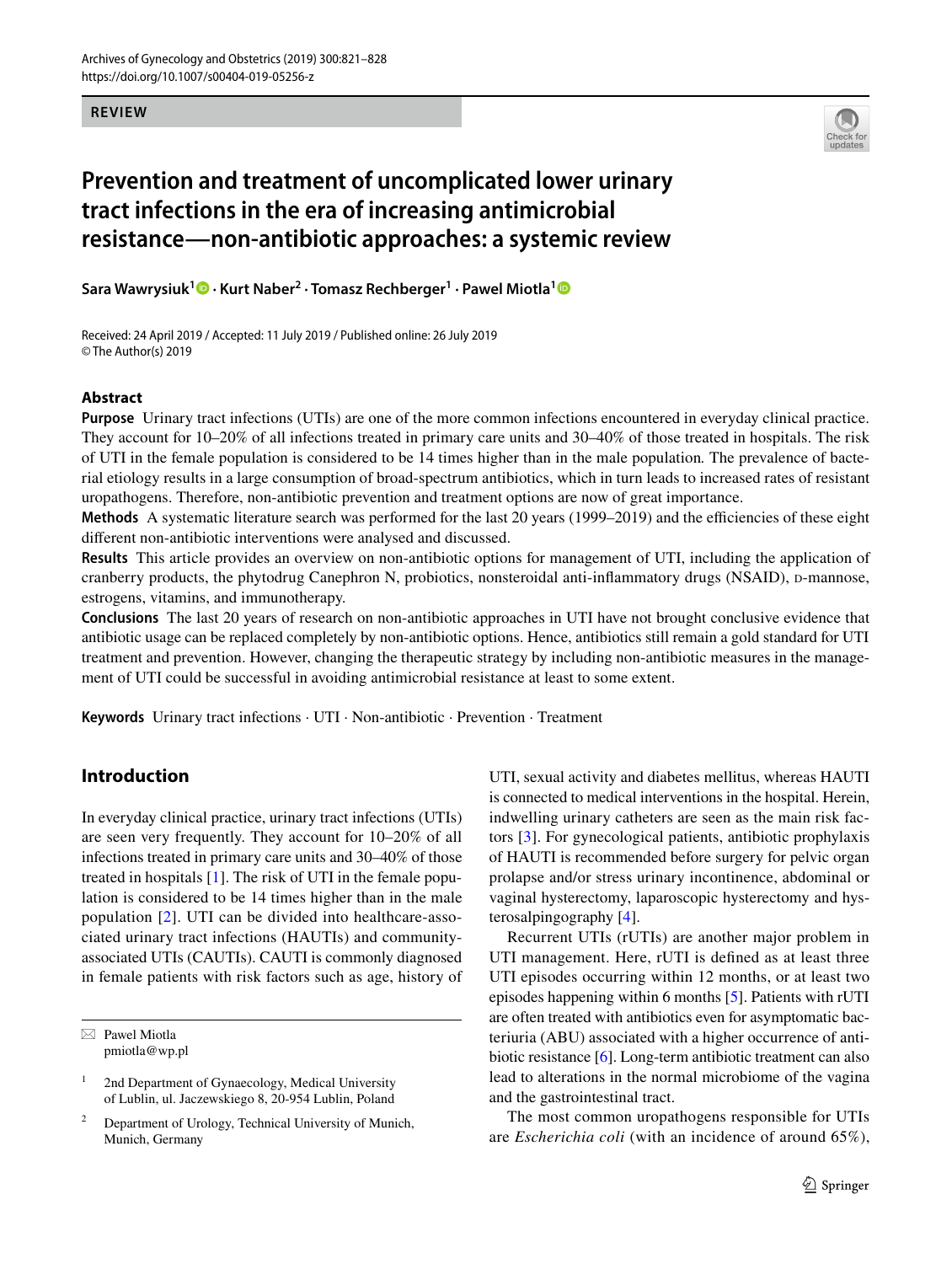*Enterococcus faecalis, Klebsiella pneumonia* and *Proteus mirabilis* [\[7](#page-6-6)] with frequencies also depending on the kind of UTI, CAUTI or HAUTI. The antibiotic resistance rates in both CAUTI and HAUTI depend very much on the geographical location [\[3](#page-6-2)]. The prevalence of bacterial etiology in UTIs results in an extensive consumption of broad-spectrum antibiotics leading to increased rates of resistant uropathogens [[8\]](#page-6-7). The frequent prescription of empirical antibiotics and the transmission of antibioticresistant genes, together with other resistance determinants of mobile genetic elements has fnally led to the increased emergence of multidrug resistance (MDR) even at the community level, making UTI treatment even more dif-ficult [[9\]](#page-6-8). Studies have shown that development of resistance is very rapid, whereas its reversibility in clinical settings, as well as at the community level is slow [\[10](#page-6-9)]. Therefore, there is an urgent need to introduce new solutions in the management of UTI. Since extensive use of antibiotics for all kinds of infections has led to growing antibiotic resistance, non-antibiotic treatment options are now of great importance. Reducing the use of antibiotics will not only minimize antibiotic resistance, but also improve patient quality of life due to a smaller number of side effects coming about. This article provides an overview on eight diferent non-antibiotic options for preventing or treating UTIs between January 1999 and January 2019.

# **Methods**

A systematic literature search was performed of the 20 years period between January 1999 and January 2019 (inclusive) in PubMed (date of search February 2019) of articles on the efficiency of eight different non-antibiotic interventions for preventing and treating UTIs. These include cranberry products, the phytodrug Canephron N, probiotics, nonsteroidal anti-infammatory drugs (NSAID), <sup>d</sup>-mannose, estrogens, vitamins and oral immunotherapy. The following key words were used: "UTI" or "urinary tract infections" AND "cranberry", "canephron N", "probiotics" or "lactobacillus", "nonsteroidal anti-infammatory drugs" or "NSAID", "D-mannose", "estrogens" or "ospemifene", "vitamins" or "vitamin C" or "ascorbic acid" or "vitamin D", "immunotherapy" or "urovaxom" or "immunisation" or "OM-89", "UTI" or "urinary tract infections" AND "non-antibiotic" or/and "prevention" or "treatment". Randomized controlled trials and observational studies were conducted on non-pregnant women, aged over 18 years, generally healthy with or without risk factors for rUTI. The interventions were compared to groups of female patients receiving placebo or antibiotic therapy. As outcome criteria, UTI symptoms and the incidence of bacteriuria were analysed and reported.

## **Results**

### **Cranberry products**

Cranberries in a form of juice or tablets are widely used and self-administered for prevention of UTI. Their mechanism of action includes inhibition of bacterial (mainly *E. coli*) adhesion to uroepithelial cells [[11\]](#page-6-10). When adhesion is blocked, bacteria are not able to invade the mucosal surface of the urinary tract. In the study conducted by Singh et al. in a group of patients, after 12 weeks of receiving cranberry extracts, when compared to placebo, bacterial adhesion decreased. Cranberry extracts were also superior to placebo in terms of urine pH reduction and prevention of UTI symptoms such as dysuria, bacteriuria, and pyuria [\[12\]](#page-6-11).

In the latest Cochrane Review, the authors concluded that cranberry juice did not decrease the number of UTIs and thus cranberry has no signifcant beneft in preventing UTI [[13](#page-6-12)]. This was a major change to the previous Cochrane report [\[14](#page-6-13)], where some evidence was found that cranberry juice may decrease the number of symptomatic UTIs over a 12-month period, particularly for women with rUTIs. Its efectiveness for other groups was less certain. Since then, new clinical trials on cranberry products have been conducted. Foxman et al. assessed the therapeutic efects of cranberry juice and the risk of UTI after gynecologic surgery wherein the patient was catheterized. In this randomized, double-blinded, placebo-controlled trial, 160 patients received cranberry capsules or placebo. The results showed that in the cranberry treatment group, the incidence of UTI was signifcantly lower than in the placebo group. Furthermore, among women after elective benign gynecological surgery with catheter placement, the use of cranberry capsules reduced the risk of UTI during the postoperative period by half  $[15]$ .

Maki et al. gauged the effect of cranberry juice consumption on the occurrence of UTI episodes in women with a recent history of UTI. For 24 weeks, 185 women received 240 ml of cranberry juice, while another 185 women were given a placebo beverage. The results showed that 1 in 3.2 incidences, clinical UTI was prevented through cranberry intervention [[16\]](#page-6-15). Takahashi et al. also conducted a randomized, double-blinded study and demonstrated that cranberry beverage is superior to placebo in terms of UTI prevention, but this was only observed in a group of female patients over 50 years of age. They concluded that the efficiency of cranberry products still remains controversial since it reduced the risk of UTI only in a limited population [\[17](#page-6-16)]. In contrast, cranberry juice did not signifcantly reduce UTI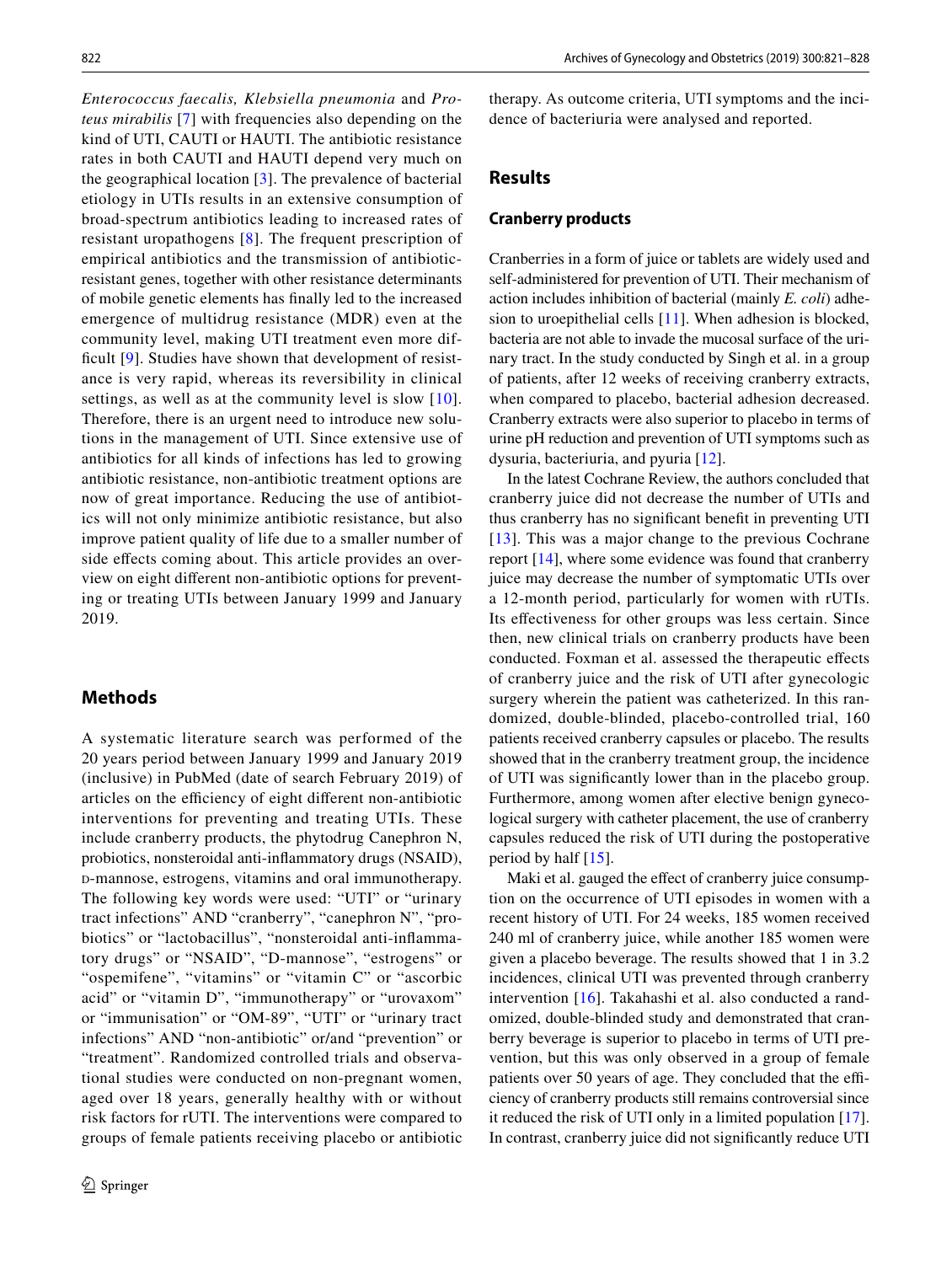risk compared with placebo in a study conducted by Stapleton et al. in which 176 premenopausal women with a recent history of UTI were randomized (120 to cranberry juice and 56 to placebo) and followed up for a median of 168 days, although a trend of protective efect was observed in this study [[18\]](#page-6-17).

The main substances responsible for the inhibition of adhesion of *E. coli* to the urinary mucosa are the proanthocyanidins of two types of linkage—A- and B-type. The protective abilities of Cranberry juice are due to proanthocyanidins of A-type [\[19\]](#page-6-18). Vostalova et al. suggested that with regard to active components in cranberry juices, the amounts are limited. They tested with a cranberry powder with a high concentration of proanthocyanidins (0.56%). Participants were randomly allocated to a cranberry (*n*=89) or a placebo group  $(n=93)$ . The cranberry powder group which received 500 mg of cranberry for 6 months experienced a longer time to frst UTI then did the placebo group. Moreover, the intent-to-treat analyses showed that in the cranberry group, the UTIs were signifcantly fewer [10.8% vs. 25.8%,  $p=0.04$ , with an age-standardized 12-month UTI history  $(p=0.01)$ ] [\[20](#page-6-19)].

The overall results suggest that cranberry products may be an option for prevention of UTI in healthy, non-pregnant patients, as well as in patients after gynecological surgery when a catheter was placed. However, these fndings still need confrmation because the conducted studies did not involve a large enough number of participants. What is more, Liska et al. in their meta-analysis on cranberries and UTIs stated that a number of publications may report conficting conclusion due to the fact that recommendations are mainly directed to women with rUTI and that they include outcome from various populations which also can cause diferences in the results [\[21\]](#page-6-20).

#### **Herbal therapy with Canephron N**

Another alternative, non-antibiotic approach to UTI treatment is the administration of herbal preparations. One product approved in many countries is Canephron N (Bionorica, Germany). This contains century herbs, lovage roots and rosemary leaves. It has diuretic, spasmolytic, anti-infammatory, antibacterial and nephroprotective properties, and is also considered to be safe in both pregnancy and during breastfeeding [[22](#page-6-21)].

Miotla et al. evaluated the efficiency of Canephron N in the prevention of UTI in high-risk female patients undergoing urodynamic studies (UDS). Therein, women with at least one risk factor for UTI received after UDS either 3 g of fosfomycin trometamol (FT) single dose or 5 ml of Canephron N taken orally three times daily for 1 week. There was no statistically signifcant diference in UTI incidence between the two groups. The authors concluded that prophylaxis of UTI after UDS with this phytodrug may be a good alternative to antibiotics administered after UDS in high-risk female patients [\[23](#page-6-22)].

Wagenlehner et al. conducted a double-blinded, multicenter, non-inferiority study comparing the efficiency of UTI treatment with Canephron N to standard antibiotic therapy with fosfomycin trometamol. A large cohort of female patients with symptoms of acute uncomplicated lower UTI was randomly allocated into two groups receiving either Canephron N 2 dragees t.i.d. or fosfomycin trometamol 3 g single dose with corresponding matched placebo. The results were very promising, as only 16.5% of patients treated with Canephron N required additional antibiotic treatment as compared to 10.2% in the fosfomycin group. The study, hence, demonstrated non-inferiority (inferiority margin 15%) with 95% confdence interval) of the herbal compared to the antibiotic treatment. Of note, an additional advantage was that with Canephron N, fewer gastrointestinal side efects, such as diarrhoea and abdominal pain, were observed. In the phytodrug group, however, fve episodes of pyelonephritis occurred (mainly during the frst days of therapy), as compared to one episode of pyelonephritis in the fosfomycin group [[24\]](#page-6-23).

## **Probiotics**

The main argument in favour of using probiotics for UTI prevention and treatment is the fact that the vagina is a potential reservoir for the bacteria bringing about UTIs. Changes in the vaginal microbiota with reduction of protective *Lactobacillus* spp. colonies are associated with an increased risk of UTI. These changes can be induced by antimicrobial therapy, hormone level changes due to menopause or usage of contraceptives and even by UTI itself [[25\]](#page-6-24). The use of either oral or intravaginal probiotics to restore the natural vaginal microbiota seems to be a promising approach to reducing antibiotic consumption and to decreasing antimicrobial resistance.

In a double-blind, non-inferiority trial conducted by Beerepoot et al. 252 postmenopausal women with rUTIs were randomized to receive 12 months of either antibiotic prophylaxis with trimethoprim-sulfamethoxazole or oral probiotic capsules containing  $10^9$  colony-forming units of *Lactobacillus rhamnosus* GR-1 and *Lactobacillus reuteri* RC-14. The results of the study showed that supplementation with 480 mg *L. rhamnosus* GR-1 and L. reuteri RC-14 signifcantly decreased the mean number of recurrences in patients with uncomplicated UTIs when compared with trimethoprim-sulfamethoxazole administration. However, unlike trimethoprim-sulfamethoxazole, lactobacilli did not increase antibiotic resistance. In the study, after 1 month of trimethoprim-sulfamethoxazole prophylaxis, resistance to trimethoprim-sulfamethoxazole, trimethoprim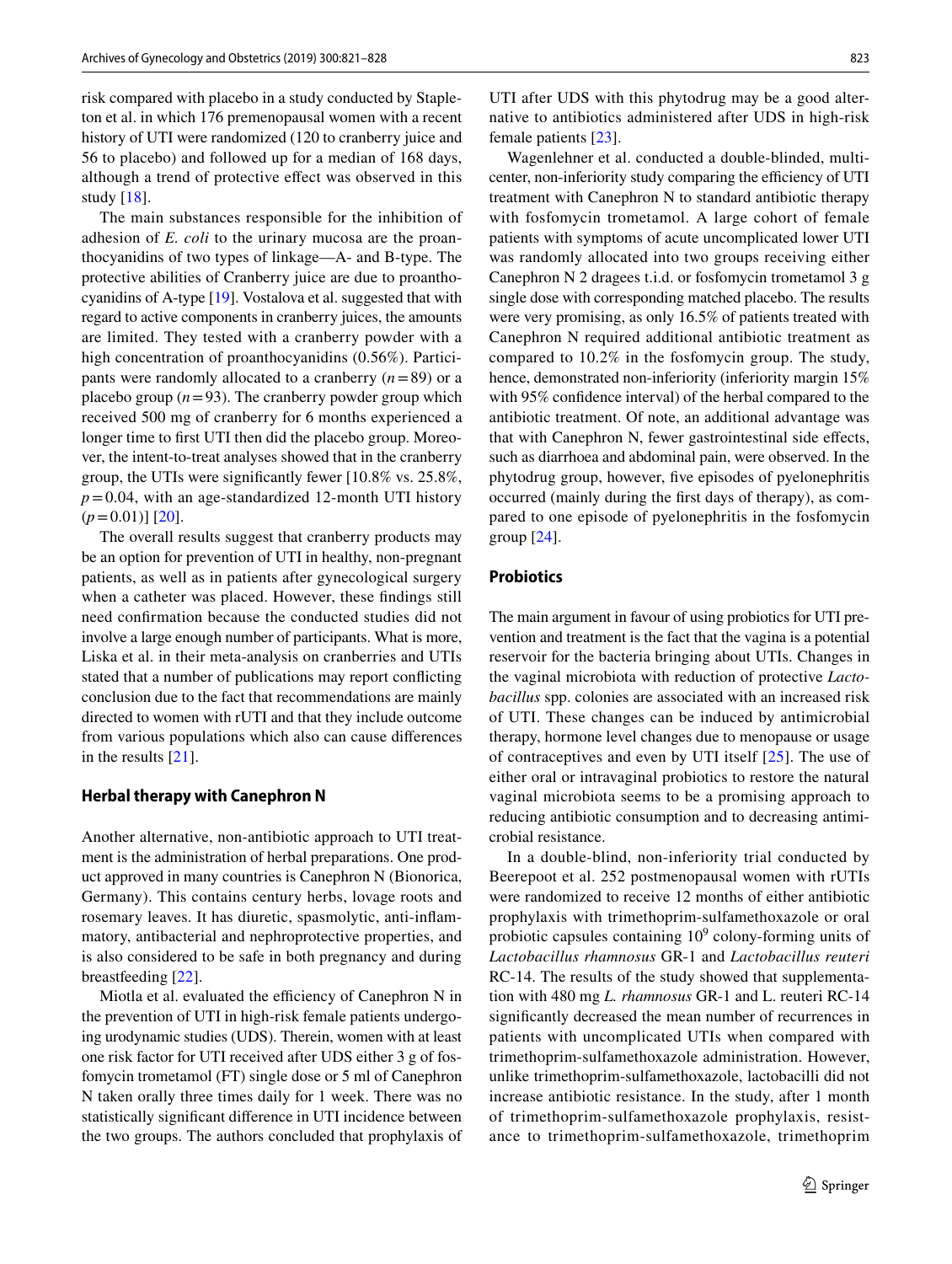and amoxicillin increased from approximately 20–40%, to approximately 80–95% in *E. coli* from the feces and urine of asymptomatic women and those with *E. coli*-induced UTIs [\[26\]](#page-6-25).

In another double-blinded study, Stapleton et al. investigated premenopausal women with a history of rUTIs, by giving them daily either Lactin-V (*Lactobacillus crispatus* strains) or placebo for 5 days, then once weekly for 10 weeks. Results of this study showed a signifcant reduction of UTI episodes in patients who received intravaginal *Lactobacillus* treatment, compared to the placebo group. Herein, Lactin-V treatment resulted in prolonged colonization with *L. crispatus* strains and it reduced the frequency of rUTI by around 50% among participants. Unfortunately the results could not be compared directly with antibiotic prophylaxis of UTIs [\[27](#page-6-26)].

Lactobacilli may especially be useful for women with histories of recurrent, complicated UTIs or on prolonged antibiotic use. Probiotics are safe in terms of causing antibiotic resistance and may offer other health benefits due to vaginal re-colonisation with Lactobacilli. However, more comprehensive research is still needed before recommending probiotics as alternatives to antibiotics [[28](#page-6-27)].

#### **Nonsteroidal anti‑infammatory drugs (NSAID)**

The symptoms of UTIs are mostly connected to the infammatory reaction of the urinary tract due to a signifcant increase in urinary prostaglandin production, because the onset and duration of clinical symptoms of UTI seem to be strongly connected to prostaglandin levels [[29](#page-6-28)]. Since NSAIDs can inhibit the biosynthesis of prostaglandins [\[30](#page-6-29)], they can be useful in alleviating the symptoms of UTI. However, it is still not clear whether they can replace antibiotics in the treatment and/or prevention of UTIs.

In a double-blind, multicentre trial by Gagyor et al. female patients with UTI symptoms were randomized into groups receiving either fosfomycin trometamol (3 g single dose; 243 analysed) or ibuprofen (400 mg tid for 3 days; 241 analysed). Only patients with no risk and complicating factors were recruited. Herein, two-thirds of the ibuprofen group recovered without antibiotics, but had a signifcantly higher total burden of symptoms, while more had pyelonephritis (fve cases in the ibuprofen and one in the fosfomycin group). The authors suggest that symptomatic treatment is a possible option to be considered in women with mild to moderate UTI symptoms [[31](#page-6-30)]. Bleidorn et al. conducted a 6-months retrospective follow-up on this trial comparing antibiotics to NSAIDs and demonstrated no negative impact on patients in terms of recurrence and pyelonephritis after day 28 up to 6 months after trial participation [[32\]](#page-7-0). In another randomized, doubleblinded, non-inferiority trial involving 253 women with uncomplicated UTI, Kronenberg et al. compared the use of norfloxacin  $(n = 120; 400 \text{ mg bid})$  with diclofenac  $(n = 133; 75 \text{ mg bid})$  for 3 days. Here, fosfomycin trometamol was used as rescue antibiotic (3 g single dose) after completion of the study drug on day 3, if symptoms persisted. The study showed that diclofenac was inferior to norfoxacin in terms of symptoms relief, but it could reduce the usage of antibiotics, although it increased the risk of pyelonephritis (6 cases in the diclofenac and none in the norfoxacin group) [[33](#page-7-1)]. Another randomized, controlled, double-blinded, non-inferiority trial conducted by Vik et al. compared the use of pivmecillinam (200 mg tid; 178 analysed) with ibuprofen (600 mg tid; 181 analysed) for 3 days in non-pregnant women with uncomplicated UTI. The study revealed that ibuprofen administration had some effect, albeit inferior to the use of pivmecillinum. The authors, however, concluded that ibuprofen cannot be recommended as initial treatment to women with uncomplicated UTIs until it is possible to identify patients that will develop complications, since all 7 patients who developed pyelonephritis received ibuprofen [\[34\]](#page-7-2).

Replacing antibiotics with NSAIDs for the treatment of uncomplicated UTI may be at the cost of prolongation of symptoms and increased risk of pyelonephritis. Due to that fact, in uncomplicated UTI it is preferable to delay the use of antibiotic while closely monitoring the patient rather than completely resigning from antimicrobial treatment. In this strategy it is also important to share a decision-making process with a patient and to know his/her expectations towards the treatment [\[33](#page-7-1)]. Of note, NSAIDs have been studied only as a treatment option for UTIs, but not for prevention of rUTIs.

#### **<sup>d</sup>‑Mannose**

The urinary tract mucus membrane is coated with proteins that interfere with the adhesion of bacteria  $[5]$ . D-Mannose is a monosaccharide that can be rapidly absorbed and excreted by the urinary tract and can prevent the adhesion of type 1 bacterial fmbria to the uroepithelium. This is a bacterial virulence factor promoting UTI—especially caused by *E. coli* [\[35](#page-7-3)].

Kranjcec et al. randomly allocated female participants with rUTIs to three groups. The frst group received 2 g of powdered D-mannose daily  $(n=103)$ , the second group got 50 mg of nitrofurantoin daily (*n*=103) and the third group did not receive any prevention  $(n=102)$  for 6 months. The results of the study showed that the risk of UTI was significantly reduced by both  $D$ -mannose and nitrofurantoin, with a lower risk of side effects in the D-mannose group. The authors conclude that  $D$ -mannose may be useful for UTI prevention, although more research is still required [\[36](#page-7-4)].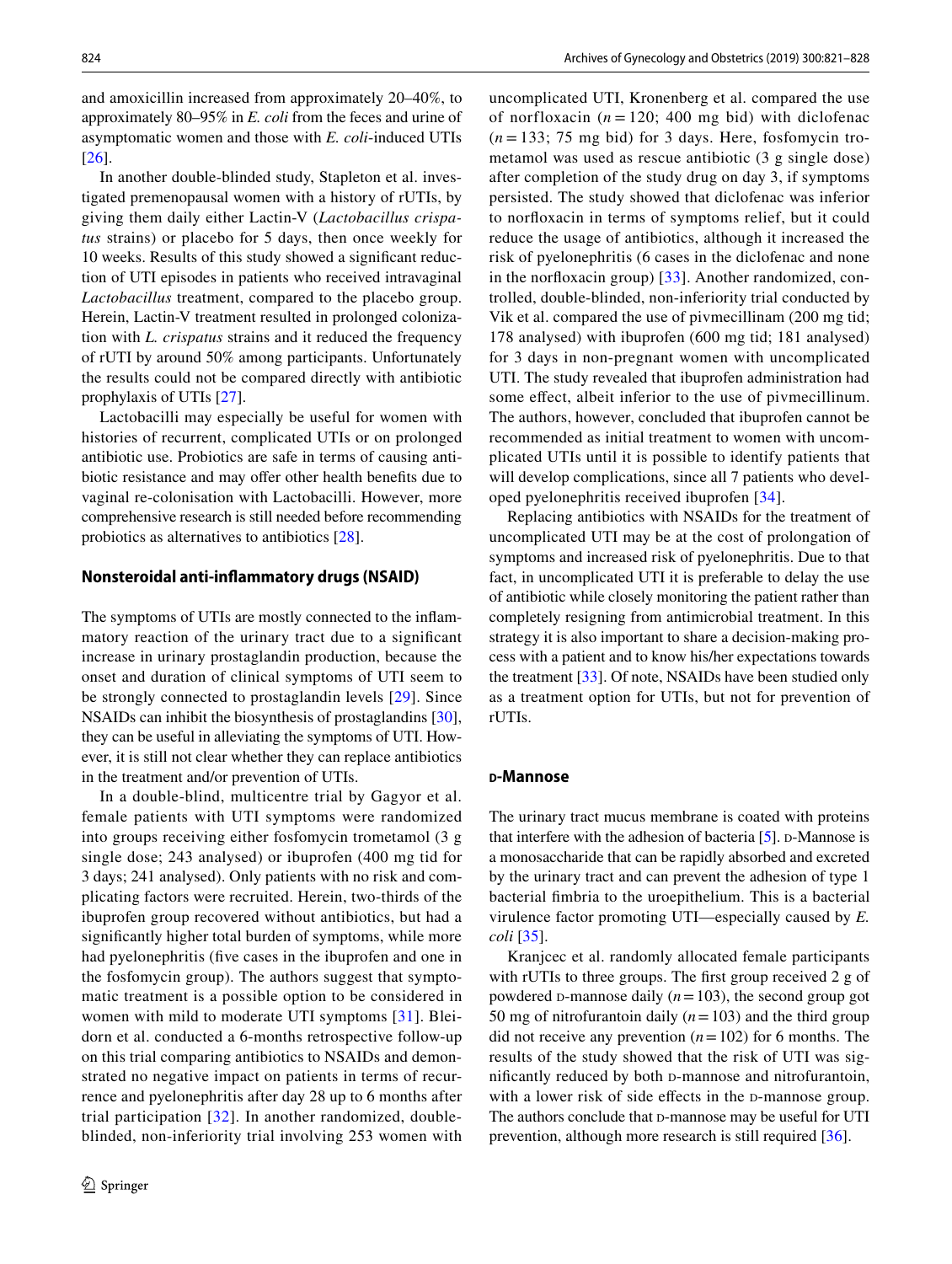#### **Estrogens**

Estrogen is a hormone not only responsible for regulating the female reproductive system, but also for stimulating the proliferation of lactobacilli, reducing vaginal pH and decreasing vaginal *Enterobacteriaceae* colonization [\[5](#page-6-4)]. Estrogen enhances the antimicrobial capacity of the uroepithelium, it inhibits bacterial multiplication and by strengthening the epithelial integrity, it prevents bacteria from reaching deeper levels of the uroepithelium [[37](#page-7-5)] Stimulating these mechanisms is especially benefcial for post-menopause women with low estrogen levels who are afflicted with rUTIs. Hence, it is suggested that the use of topical estrogens can reduce the risk of recurrent infections. However, the efficiency of estrogens in UTI prevention still remains disputable.

Current literature shows both the reduction of UTI incidence after topical intravaginal estrogen use [[38](#page-7-6), [39\]](#page-7-7) and failure in restoring vaginal microbiota and lowering UTI risk [\[40–](#page-7-8)[42](#page-7-9)]. In the 2008 Cochrane Review on estrogens for preventing rUTIs in postmenopausal women, the authors concluded that vaginal estrogens reduced the number of UTIs in postmenopausal women with rUTI, but the results depended on the type of estrogen and the duration of treatment [\[43](#page-7-10)]. No new clinical trials on vaginal estrogens have been conducted within the last years. Moreover, oral estrogens are considered to be inefective in UTI prevention and they are connected to a vast number of adverse efects such as breast tenderness or vaginal bleeding [\[44\]](#page-7-11). However, recently, an oral estrogen agonist/antagonist, ospemifene, was introduced. It is intended to be used to treat moderateto-severe dyspareunia due to vulvovaginal atrophy and it has no major adverse efects on the breast, bone or cardiovascular systems of patients [\[44](#page-7-11)]. Hence, ospemifene could be a promising new non-antibiotic option for UTI prevention in postmenopausal patients, especially in those with additional vulvovaginal atrophy [[45](#page-7-12)]. However, no valid data on its possible preventive efect are available at present. Further well-structured research on the use of ospemifene in rUTI is, therefore, needed.

## **Vitamins**

Vitamin C (ascorbic acid) supplementation is often recognized as a non-antibiotic prophylaxis for rUTIs. It has two suggested mechanisms of action. The frst is urine acidifcation [[46\]](#page-7-13) and the second is a bacteriostatic efect mediated by the reduction of urinary nitrates to reactive nitrogen oxides [\[47\]](#page-7-14). However, evidence on vitamin's C actual protective value on UTI in non-pregnant patients is limited and therefore its use should not be promoted.

Vitamin D is also recommended as a supplement for rUTI prevention. This is based on its function as an inducer of antibacterial innate immune responses [[48\]](#page-7-15). Jorde et al. conducted a 5-year randomized study on both male and female participants. Five hundred and eleven subjects with prediabetes were randomly allocated to vitamin D3 (20,000 IU per week) versus placebo for 5 years. Therein, 116 patients received vitamin D and 111 were in the placebo group. Only 18 patients in the vitamin D group reported UTI, compared to 34 subjects in the placebo group. The efect on UTI was most pronounced in males. The authors suggest that supplementation with vitamin D might prevent UTI, but confrmatory studies are needed [[49\]](#page-7-16).

#### **Immunotherapy**

Bacterial extracts are used in the management of UTI because they are able to stimulate the host's immune system through the activation of monocyte-derived dendritic cells to produce antibodies and cytokines [\[50](#page-7-17)]. They may be an attractive option for prevention of UTI as they can be an alternative to antibiotic prophylaxis in patients with rUTIs.

In their review and meta-analysis, Naber et al. identifed 11 studies which looked into the use of both oral and vaginal bacterial lysates in the prophylaxis of rUTIs [\[51\]](#page-7-18). Three out of four studies dealing with a vaginal vaccine were analysed (220 patients). The results showed the efectiveness of vaginal vaccine only when administered with a booster cycle (no rUTIs in 50% vs. 14% with placebo); however, adequate phase III studies are still missing. Seven of the studies dealt with an oral immunostimulant (OM-89), a lyophilized preparation of membrane proteins from 18 diferent uropathogenic *E. coli* (UPEC) strains [[52](#page-7-19)]. Five out of seven studies were chosen for the meta-analysis. About 1000 female patients were analysed for an observation period of 6–12 months [\[53](#page-7-20)–[56\]](#page-7-21). Accordingly, the mean number of UTI occurrence, as well as the use of antibiotics, was signifcantly lower in OM-89-treated group of patients in all the trials taken into the analysis (mean  $39\%$ ) [\[51](#page-7-18)].

Aziminia et al. also systematically reviewed the evidence regarding the efficacy of vaccines or immunostimulants in reducing the recurrence rate of UTIs. They included fve studies using OM-89. In four of these studies, a signifcant reduction of rUTIs was demonstrated [[53–](#page-7-20)[56](#page-7-21)]. In one later study [[57](#page-7-22)] using a modifed product (OM-89S) that is no longer available, the same results could not be confrmed. According to Aziminia et al. the lack of effect was probably due to the low number of UTIs during the study, the high number of protocol violations, and/or the modifed manufacturing process.

Of another vaccine preparation, Urovac, consisting of ten heat-killed uropathogenic species—including six serotypes of *E. coli, Proteus vulgaris, Klebsiella pneumoniae, Morganella morganii,* and *Enterococcus faecalis*, three randomised, clinical trials were analysed. Therein,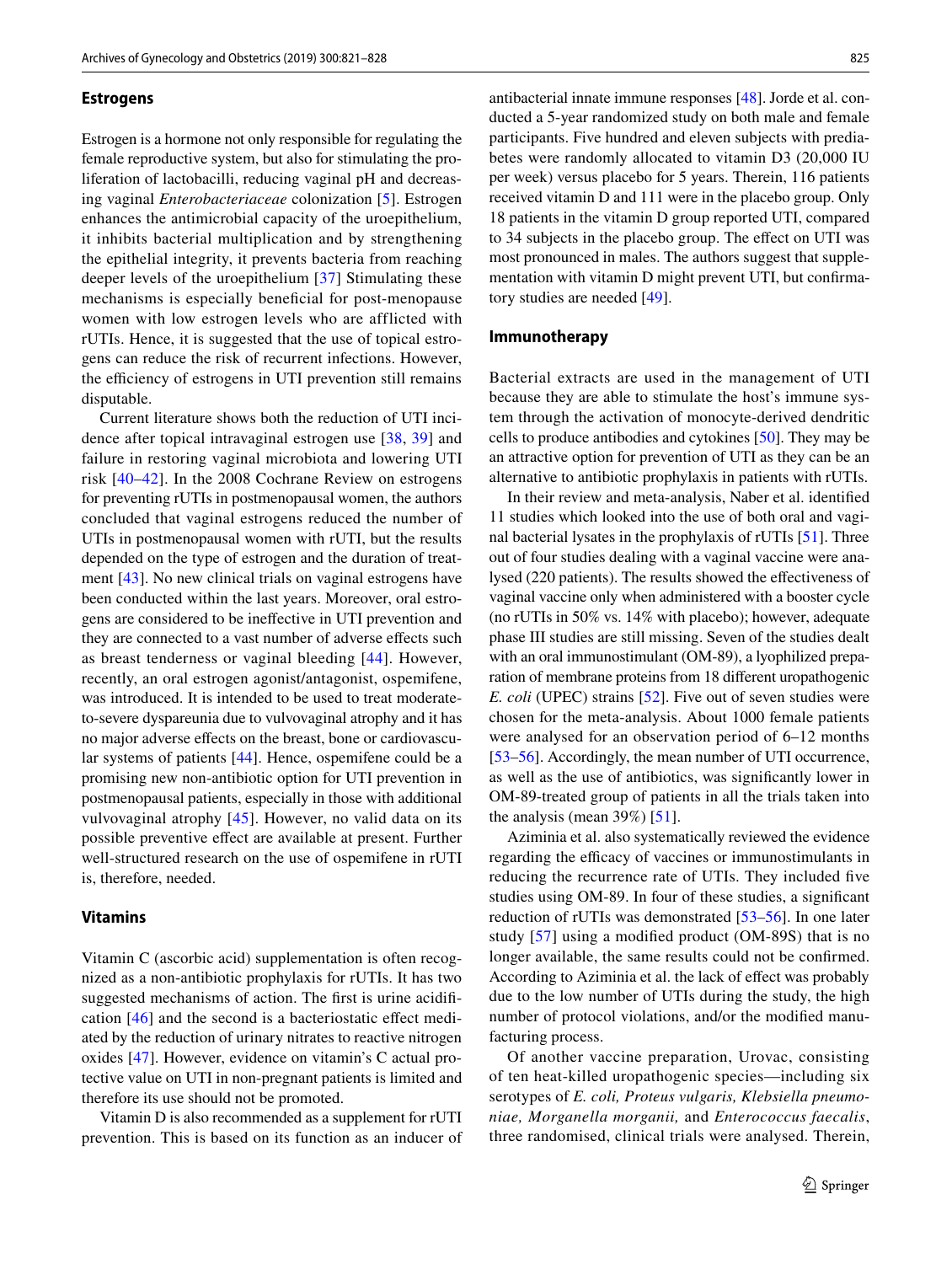one study (*n*=91) used high-dose vaccine, low-dose vaccine and placebo  $[58]$  $[58]$  $[58]$ ; whereas two studies ( $n = 54$  and  $n = 75$ ) used vaccine with booster, without booster and placebo [\[59,](#page-7-24) [60](#page-7-25)]. Overall, Urovac reduced the risk of UTI recurrence for a half a year post-administration (RR 0.75, 95% CI 0.63–0.89; low QOE). This effect appears more pronounced in patients receiving vaccine with booster, compared to those receiving vaccine alone. Confirmation by larger phase-III studies by independent investigators is recommended.

In contrast to the aforementioned results, Huttner et al. conducted a randomized, single-blind, placebo-controlled phase 1b trial on 188 healthy female patients with rUTIs. The aim was to assess the safety and immunogenicity of *E. coli* O-antigen in the form of an intramuscular biconjugate vaccine containing *O*-antigens of four *E. coli* serotypes (ExPEC4V). The vaccine was well tolerated and there were no serious adverse effects in the experimental group. It also gave a functional antibody response that resulted in significantly fewer UTIs by different *E. coli* serotype in the vaccine group, compared with the placebo group. The evidence from this trial suggests that ExPEC4V did not reduce UTI recurrence compared to placebo at study endpoint (RR 0.82, 95% CI 0.62–1.10; low QOE), but the number of UTIs caused by different serotypes of *E. coli* was significantly lower in the vaccine group compared with the placebo group (0.207 mean episodes vs. 0.463 mean episodes;  $p = 0.002$ ). Huttner et al. have now initiated phase II studies to confirm these promising findings [\[61\]](#page-7-26).

Uromune is another bacterial extract with a potential benefit when used in UTI management. It is a sublingual spray composed of inactivated bacteria—*Escherichia coli, Klebsiella pneumoniae, Proteus vulgaris, and Enterococcus faecalis.* The mechanism of action of Uromune is based on a theory that stimulation of the sublingual mucosa will lead to an activation of an immune response in the urinary tract mucosa [[62\]](#page-7-27). In Yang's study, 75 female patients with rUTIs completed 3 months of Uromune therapy as a sub-lingual spray once a day. During the 12 month follow-up period, no UTIs were observed in 59 patients (78%). Out of 16 women who experienced UTI recurrence, 14 (87%) were postmenopausal. Currently, an international double-blind randomized control trial with Uromune versus placebo is being held [[62](#page-7-27)].

For other bacterial lysates recommended for prophylaxis of rUTI, such as StroVac® and SolcoUrovac® containing ten heat-killed uropathogenic bacteria, Urostim® containing four microbial species, and Urvakol® containing 5 Gram-negative species and for adjuvant activity *Propionibacterium acnes*, no trials complying with the predefined criteria could be found within this period of time.

#### **Conclusions**

UTIs are a common problem for women at diferent ages. Yet, UTIs are not only a problem unique for the patient, but are also a factor of high cost for the health care system. Increasing antimicrobial resistance with its expenditure and health consequences has raised interest in applying diferent nonantibiotic ways of preventing and treating uncomplicated lower UTIs. Unfortunately, the last 20 years of research on non-antibiotic approaches in UTI have not brought conclusive evidence that antibiotic usage can be replaced completely by non-antibiotic options. Hence, antibiotics still remain a gold standard for UTI treatment and prevention. However, changing the therapeutic strategy by including non-antibiotic measures in the management of UTI could be successful in avoiding antimicrobial resistance at least to some extent. According to the 2019 updated guidelines of the European Association of Urology, the prevention of rUTI includes frst of all counseling of risk factors avoidance, then non-antimicrobial measures and fnally antimicrobial prophylaxis. These interventions should be incorporated with an emphasis on that order  $[63]$  $[63]$ . With the proper identifcation of UTI risk factors, such as gender, prior UTIs, vaginal infection, sexual activity, the use of spermicidal agents, trauma/manipulation, diabetes mellitus, obesity and anatomic abnormalities [[64\]](#page-7-29), together with non-antibiotic interventions, a signifcant reduction of rUTI could probably be achieved, leaving only a few patients in whom antibiotic prophylaxis needs to be done as last resort. Although treatment of uncomplicated UTI with diferent NSAIDs was overall still inferior to antibiotic therapy, the strategy of treating as in other primarily benign bacterial diseases, primarily the host and not the bacteria, may stimulate further research for better alternatives. It should be particularly noted that the clinical outcome of uncomplicated UTI treated with the phytodrug Canephron N was not inferior to antibiotic therapy and showed comparable reduction of symptoms to antibiotic therapy. However, well-designed, randomized trials are still required to determine better the beneft and risk of non-antibiotic options for preventing and treating uncomplicated lower UTIs.

**Author contributions** SW: data collection, data analysis, manuscript writing/editing. KN: manuscript writing/editing. TR: manuscript writing/editing. PM: project management, manuscript writing/editing.

**Funding** None.

#### **Compliance with ethical standards**

**Conflict of interest** SW—none. KN—personal fees from Adamed, Apogepha, Aristo, Bionorica, DaiichiSankyo, Enteris Biopharma, Glaxo-SmithKline, Gruenenthal de Mexico, Helperby, Hermes, Leo-Pharma, Medice, MerLion, Meiji, MSD, OM Pharma, Paratek, Roche, Rosen Pharma, Saxonia, Zambon; and non-fnancial support from Mission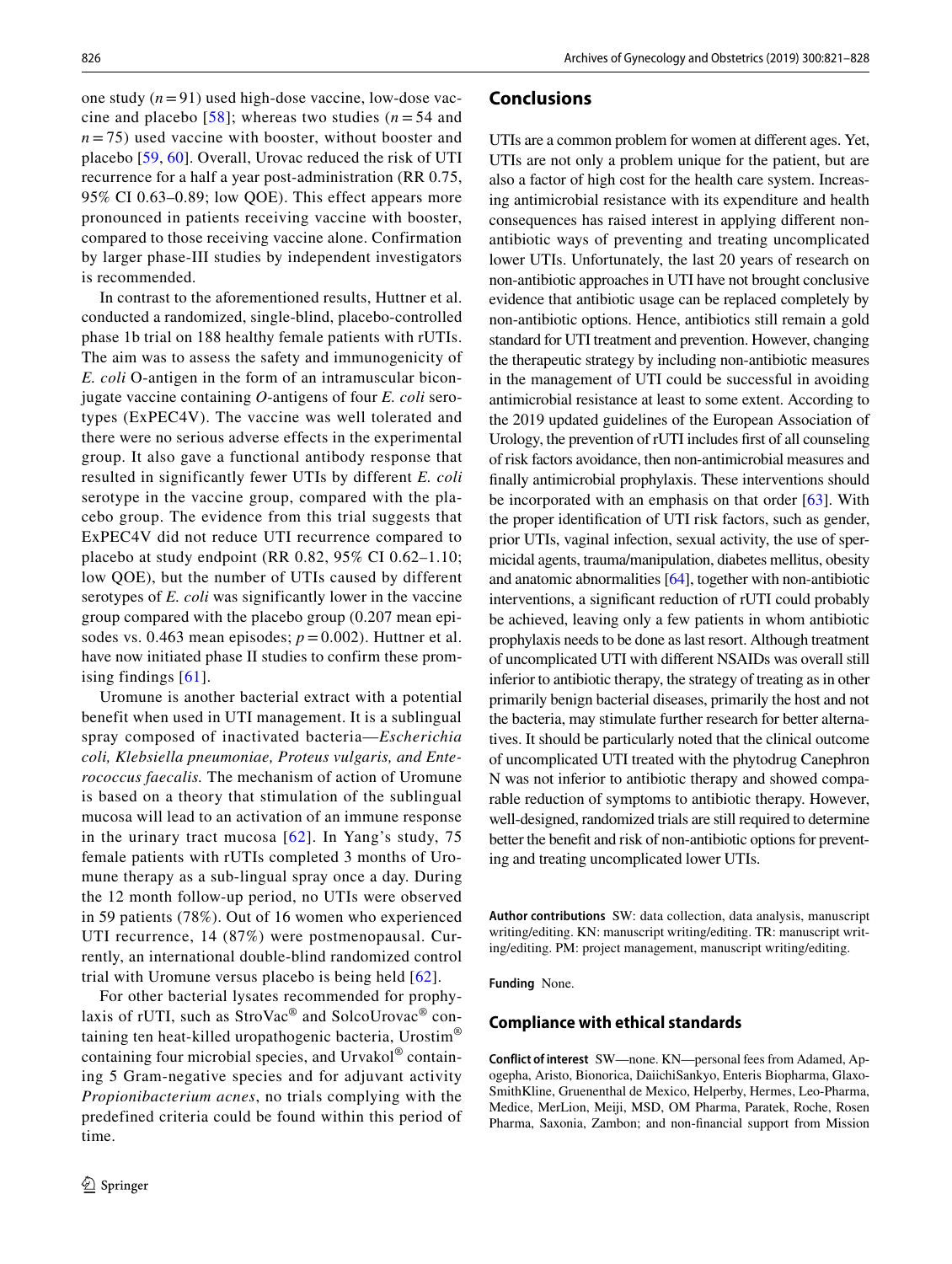Pharmacal, outside the submitted work. TR—consultant for Astellas outside the submitted work. PM—consultant for Astellas, Bionorica, Ferring, outside the submitted work.

**Informed consent** Consent statement is not applicable for this review manuscript.

**Open Access** This article is distributed under the terms of the Creative Commons Attribution 4.0 International License [\(http://creativeco](http://creativecommons.org/licenses/by/4.0/) [mmons.org/licenses/by/4.0/](http://creativecommons.org/licenses/by/4.0/)), which permits unrestricted use, distribution, and reproduction in any medium, provided you give appropriate credit to the original author(s) and the source, provide a link to the Creative Commons license, and indicate if changes were made.

# **References**

- <span id="page-6-0"></span>1. Stefaniuk E, Suchocka U, Bosacka K et al (2016) Etiology and antibiotic susceptibility of bacterial pathogens responsible for community-acquired urinary tract infections in Poland. Eur J Clin Microbiol Infect Dis 35:1363–1369
- <span id="page-6-1"></span>2. Robinson D, Giarenis I, Cardozo L (2015) The management of urinary tract infections in octogenarian women. Maturitas 81:343–347
- <span id="page-6-2"></span>3. Tandogdu Z, Wagenlehner FME (2016) Global epidemiology of urinary tract infections. Curr Opin Infect Dis 29:73–79
- <span id="page-6-3"></span>4. Van Eyk N, van Schalkwyk J (2012) Antibiotic prophylaxis in gynaecologic procedures. J Obstet Gynaecol Can 34:382–391
- <span id="page-6-4"></span>5. Caretto M, Giannini A, Russo E, Simoncini T (2017) Preventing urinary tract infections after menopause without antibiotics. Maturitas 99:43–46
- <span id="page-6-5"></span>6. Cai T, Nesi G, Mazzoli S, Meacci F, Lanzafame P, Caciagli P, Mereu L, Tateo S, Malossini G, Selli C, Bartoletti R (2015) Asymptomatic bacteriuria treatment is associated with a higher prevalence of antibiotic resistant strains in women with urinary tract infections. Clin Infect Dis 61:1655–1661
- <span id="page-6-6"></span>7. Miotla P, Romanek-Piva K, Bogusiewicz M, Markut-Miotla E, Adamiak A, Wróbel A, Zebrowska M, Wawrysiuk S, Mendyk K, Rechberger E, Jakubczak A, Rechberger T (2017) Antimicrobial resistance patterns in women with positive urine culture: does menopausal status make a signifcant diference? Biomed Res Int 2017:4192908
- <span id="page-6-7"></span>8. Stamm WE, Norrby SR (2001) Urinary tract infections: disease panorama and challenges. J Infect Dis 183(Suppl 1):S1–4
- <span id="page-6-8"></span>9. Linhares I, Raposo T, Rodrigues A, Almeida A (2015) Incidence and diversity of antimicrobial multidrug resistance profles of uropathogenic bacteria. Biomed Res Int 2015:354084
- <span id="page-6-9"></span>10. Andersson DI, Hughes D (2010) Antibiotic resistance and its cost: is it possible to reverse resistance? Nat Rev Microbiol. 8:260–271
- <span id="page-6-10"></span>11. Sobota AE (1984) Inhibition of bacterial adherence by cranberry juice: potential use for the treatment of urinary tract infections. J Urol 131:1013–1016
- <span id="page-6-11"></span>12. Singh I, Gautam LK, Kaur IR (2016) Efect of oral cranberry extract (standardized proanthocyanidin-A) in patients with recurrent UTI by pathogenic *E. coli*: a randomized placebo-controlled clinical research study. Int Urol Nephrol 48:1379–1386
- <span id="page-6-12"></span>13. Jepson RG, Williams G, Craig JC (2012) Cranberries for preventing urinary tract infections. Cochrane Database Syst Rev. [https://](https://doi.org/10.1002/14651858.CD001321.pub5) [doi.org/10.1002/14651858.CD001321.pub5](https://doi.org/10.1002/14651858.CD001321.pub5)
- <span id="page-6-13"></span>14. Jepson RG, Craig JC (2008) Cranberries for preventing urinary tract infections. Cochrane Database Syst Rev. [https://doi.](https://doi.org/10.1002/14651858.CD001321.pub4) [org/10.1002/14651858.CD001321.pub4](https://doi.org/10.1002/14651858.CD001321.pub4)
- <span id="page-6-14"></span>15. Foxman B, Cronenwett AE, Spino C, Berger MB, Morgan DM (2015) Cranberry juice capsules and urinary tract infection after

surgery: results of a randomized trial. Am J Obstet Gynecol 213:194.e1–8

- <span id="page-6-15"></span>16. Maki KC, Kaspar KL, Khoo C, Derrig LH, Schild AL, Gupta K (2016) Consumption of a cranberry juice beverage lowered the number of clinical urinary tract infection episodes in women with a recent history of urinary tract infection. Am J Clin Nutr 103:1434–1442
- <span id="page-6-16"></span>17. Takahashi S, Hamasuna R, Yasuda M, Arakawa S, Tanaka K, Ishikawa K, Kiyota H, Hayami H, Yamamoto S, Kubo T (2013) A randomized clinical trial to evaluate the preventive efect of cranberry juice (UR65) for patients with recurrent urinary tract infection. J Infect Chemother 19:112–117
- <span id="page-6-17"></span>18. Stapleton AE, Dziura J, Hooton TM, Cox ME, Yarova-Yarovaya Y, Chen S, Gupta K (2012) Recurrent urinary tract infection and urinary *Escherichia coli* in women ingesting cranberry juice daily: a randomized controlled trial. Mayo Clin Proc 87:143–150
- <span id="page-6-18"></span>19. Howell AB, Reed JD, Kreuger CG, Winterbottom R, Cunningham DG, Leahy M (2005) A-type cranberry proanthocyanidins and uropathogenic bacterial anti- adhesion activity. Phytochemistry 66:2281–2291
- <span id="page-6-19"></span>20. Vostalova J, Vidlar A, Simanek V, Galandakova A, Kosina P, Vacek J, Vrbkova J, Zimmermann BF, Ulrichova J, Student V  $(2015)$  Are high proanthocyanidins key to Cranberry efficacy in the prevention of recurrent urinary tract infection? Phytother Res 29:1559–1567
- <span id="page-6-20"></span>21. Liska DJ, Kern HJ, Maki KC (2016) Cranberries and urinary tract infections: how can the same evidence lead to conficting advice? Adv Nutr 7:498–506
- <span id="page-6-21"></span>22. Naber KG (2013) Efficacy and safety of the phytotherapeutic drug Canephron N in prevention and treatment of urogenital and gestational disease: review of clinical experience in Eastern Europe and Central Asia. Res Rep Urol 5:39–46
- <span id="page-6-22"></span>23. Miotla P, Wawrysiuk S, Naber K, Markut-Miotla E, Skorupski P, Skorupska K, Rechberger T (2018) Should we always use antibiotics after urodynamic studies in high-risk patients? Biomed Res Int 2018:1607425
- <span id="page-6-23"></span>24. Wagenlehner FM, Abramov-Sommariva D, Höller M, Steindl H, Naber KG (2018) Non-Antibiotic Herbal Therapy (BNO 1045) versus antibiotic therapy (Fosfomycin Trometamol) for the treatment of acute lower uncomplicated urinary tract infections in women: a double-blind, parallel-group, randomized, multicentre non-inferiority phase III trial. Urol Int 101:327–336
- <span id="page-6-24"></span>25. Stapleton AE (2016) The vaginal microbiota and urinary tract infection. Microbiol Spectr. [https://doi.org/10.1128/microbiols](https://doi.org/10.1128/microbiolspec.UTI-0025-2016) [pec.UTI-0025-2016](https://doi.org/10.1128/microbiolspec.UTI-0025-2016)
- <span id="page-6-25"></span>26. Beerepoot MA, ter Riet G, Nys S, van der Wal WM, de Borgie CA, de Reijke TM et al (2012) Lactobacilli vs antibiotics to prevent urinary tract infections: a randomized, double-blind, noninferiority trial in postmenopausal women. Arch Intern Med 172:704–712
- <span id="page-6-26"></span>27. Stapleton AE, Au-Yeung M, Hooton TM, Fredricks DN, Roberts PL, Czaja CA et al (2011) Randomized, placebo controlled phase 2 tri- al of a *Lactobacillus crispatus* probiotic given intravaginally for the prevention of recurrent urinary tract infection. Clin Infect Dis 52:1212–1217
- <span id="page-6-27"></span>28. Gupta V, Nag D, Garg P (2017) Recurrent urinary tract infections in women: how promising is the use of probiotics? Indian J Med Microbiol 35:347–354
- <span id="page-6-28"></span>29. Farkas A, Alajem D, Dekel S, Binderman I (1980) Urinary prostaglandin E2 in acute bacterial cystitis. J Urol 124:455–457
- <span id="page-6-29"></span>30. Vane JR, Botting RM (1998) Mechanism of action of nonsteroidal anti-infammatory drugs. Am J Med 104(3A):2S–8S **(discussion 21S–22S)**
- <span id="page-6-30"></span>31. Gagyor I, Bleidorn J, Kochen MM, Schmiemann G, Wegscheider K, Hummers-Pradier E (2015) Ibuprofen versus fosfomycin